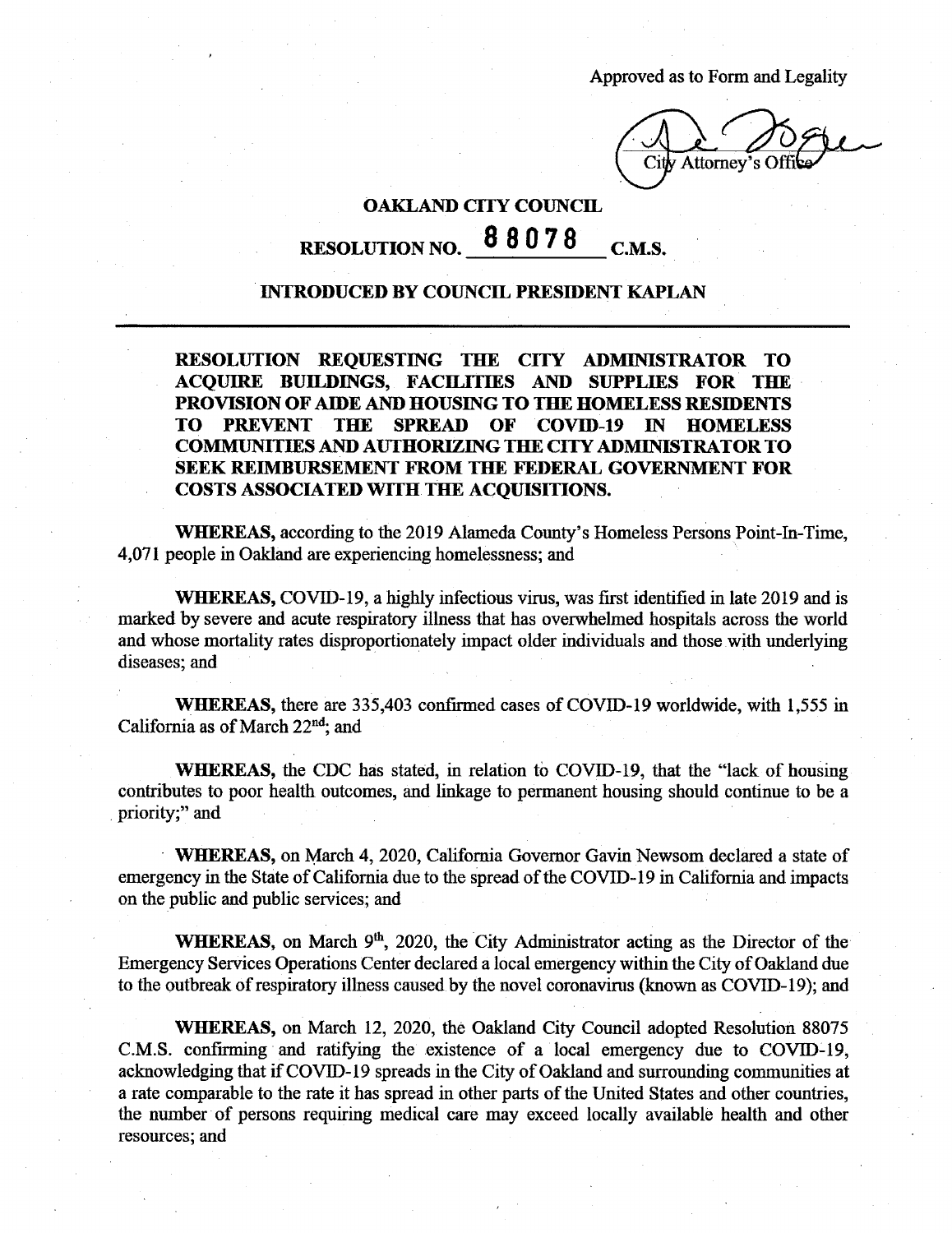**WHEREAS,** on March 17,2020, the health officer of the County of Alameda issued a sweeping "shelter-in-place" Order, directing residents to stay at home and go outside only for essentials but the Order exempts individuals experiencing homelessness; and

**WHEREAS,** the CDC offers the following guidelines for responding to coronavirus disease 2019 (COVID-19) among people experiencing unsheltered homelessness:

- Unless individual housing units are available, do not clear encampments during community spread of COVID-19. Clearing encampments can cause people to disperse throughout the community and break connections with service providers. This increases the potential for infectious disease spread;" and • 'i
- Encourage people staying in encampments to set up their tents/sleeping quarters with at least  $12$  feet x  $12$  feet of space per individual; and
- Ensure nearby restroom facilities have functional water taps, are stocked with hand hygiene materials (soap, drying materials) and bath tissue, and remain open to people experiencing homelessness 24 hours per day; and
- If toilets or handwashing facilities are not available nearby, provide access to portable latrines with handwashing facilities for encampments of more than 10 people; and

**WHEREAS,** in response to the COVID-19 pandemic, it is paramount for the city of Oakland to substantially increase sanitation services to encampments and to acquire facilities to help provide unhoused residents housing; and

**WHEREAS,** on March 13, 2002, President Trump declared a nationwide emergency pursuant to Sec. 501 (b) of Stafford Act, increasing federal support to the Department of Health and Human Services (HHS) in its role as the lead federal agency for the COVID-19 pandemic response to assist state, local, tribal and territorial governments; and

**WHEREAS,** Section 502 of the Robert T. Stafford Disaster Relief and Emergency Assistance Act, 42 U.S.C. 5121-5207, eligible emergency protective measures taken to respond to the COVID-19 emergency at the direction or guidance of public health officials may be reimbursed under Category B of FEMA's Public Assistance Program; and

**WHEREAS,** the Federal Emergency Management Agency (FEMA) allows state, territorial, tribal, and local government entities and certain non-profit organizations to apply for 75 percent federal cost share, requiring execution of a FEMA-State/Tribal/Territory Agreement, and execution of an emergency plan; now therefore, be it

**RESOLVED:** That City Council requests that the City Administrator or his or her designee acquire buildings, facilities and supplies to prevent Covid-19 from spreading among high risk and unhoused communities; and be it

291S818vl